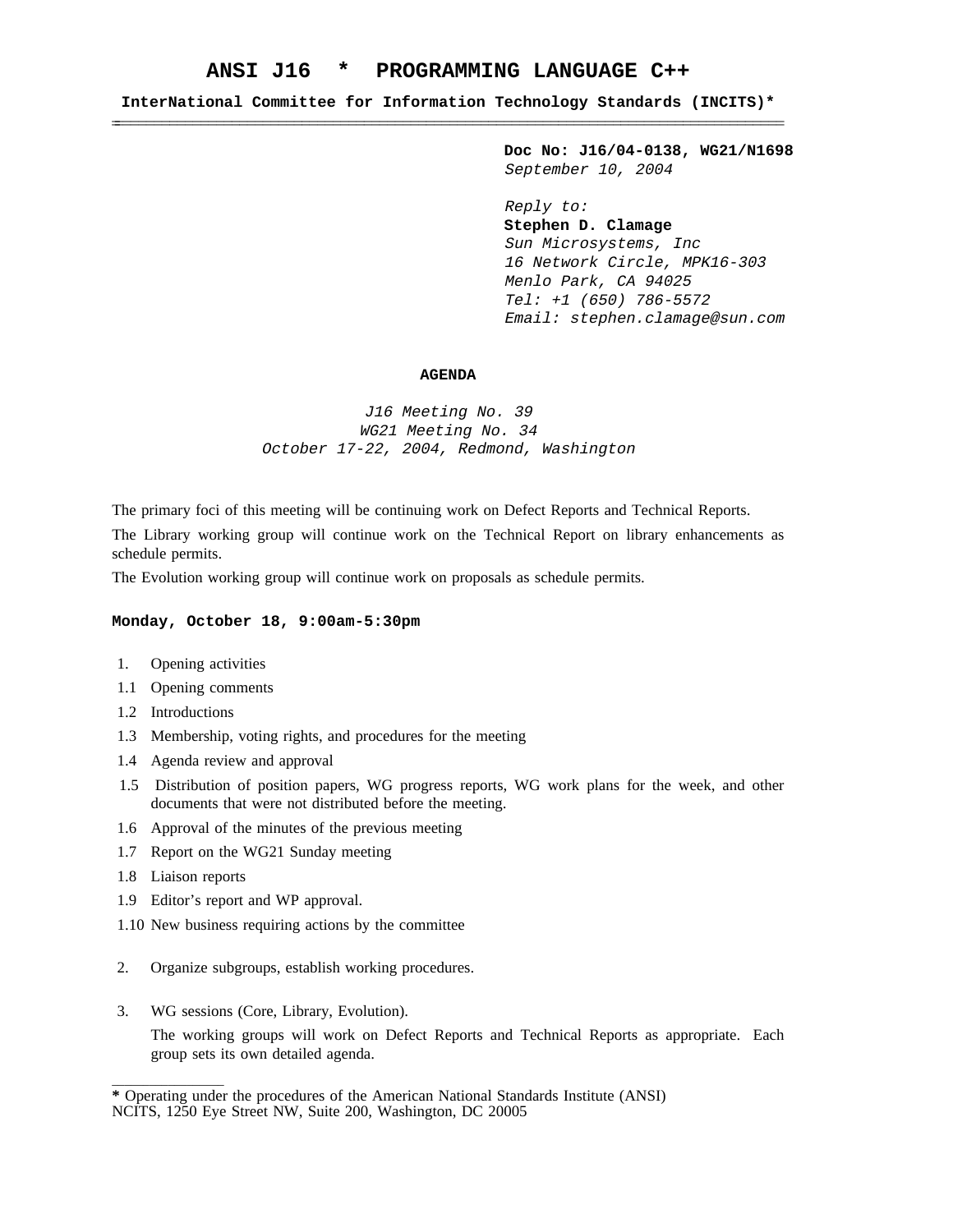#### **Monday, October 18, Evening**

3.1 Technical Session available

# **Tuesday, October 19, 8:30am-5:30pm**

4. WG sessions continue.

### **Tuesday, October 19, Evening**

4.1 Technical Session available

### **Wednesday, October 20, 8:30am-5:30pm**

5. WG sessions continue.

The WG chairs will arrange for any DRs ready to be proposed for resolution to be written up in motion form, and made available in printed form by the end of the day.

### **Thursday, October 21, 8:30am-12:00am**

- 6. General session.
- 6.1 WG status and progress reports.
- 6.2 Presentation and discussion of DRs ready to be voted on. Straw votes taken.

# **Thursday, October 21, 1:30pm-5:30pm**

7. WG sessions continue. DR motions modified as needed, made available in printed form by the end of the day.

### **Thursday, October 21, Evening**

### 5.1 TBD

# **Friday, October 22, 8:30am-11:30am**

- 8. Review of the meeting
- 8.1 Formal motions, including DRs to be resolved.
- 8.2 Review of action items, decisions made, and documents approved by the committee
- 8.3 Issues delayed until Friday